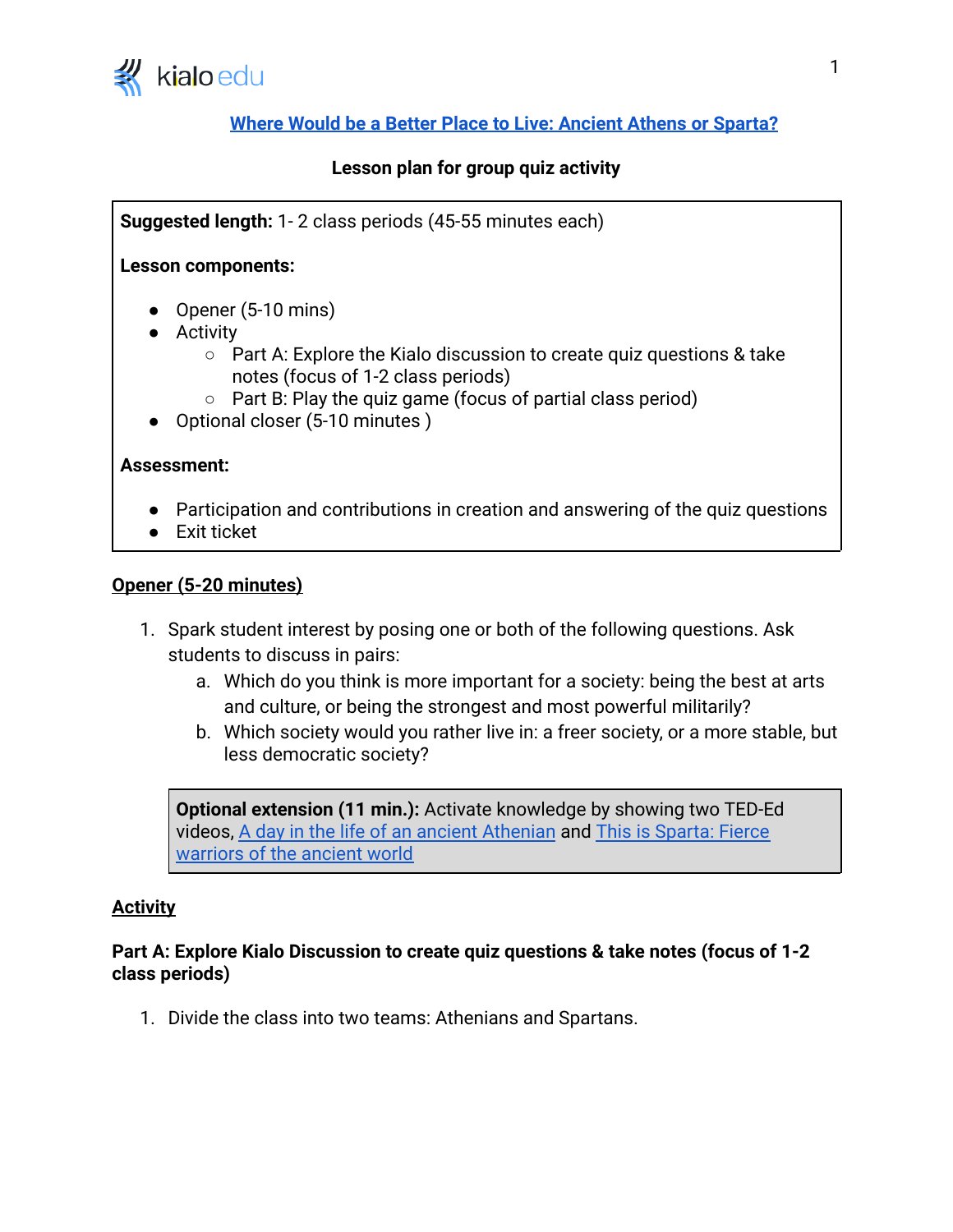

- 2. Explain to students that, as the Athenians and Spartans are rivals, they are going to go head to head in a quiz show to see what each city-state knows about the other.
- 3. Explain that some students in each team are going to create quiz questions, while some students will prepare for the quiz by taking notes on both city-states. Divide the students accordingly, or let them choose their own roles.
- 4. Distribute the quiz question sheet and graphic organizer to each team. Instruct students to consult the Kialo discussion for ideas to make the quiz questions and information about each civilization.
	- a. One part of the team must use the question sheet to come up with 10 questions about their city-state with which to quiz the other team**.**
	- b. The other part of the team investigates and takes notes on both their own and the opposing city-state using the graphic organizer**.** Encourage students to take short notes, rather than copying down exactly what is written in the discussion.

**TIP:** Encourage students to explore the entire Kialo discussion, not just the branches whose top claims support the students' chosen civilization.

**Optional differentiation:** Direct students in need of a greater challenge to also search for information from outside sources (i.e. those not present in the Kialo discussion).

### **Part B: Play the quiz game (focus of partial class period**)

- 1. Have students exit the Kialo discussion; they can now only use their question sheets and graphic organizers.
- 2. The two groups of students who were the "investigators" on either team will take their graphic organizers and come up to the front of the class. They will answer the questions.
- 3. The Athenians with the question sheet ask the first question about Athens to the Spartan investigators. If the Spartan investigators answer correctly, the Spartans get a point. If not, the Athenian investigators have a chance to "steal" the point by answering the question.